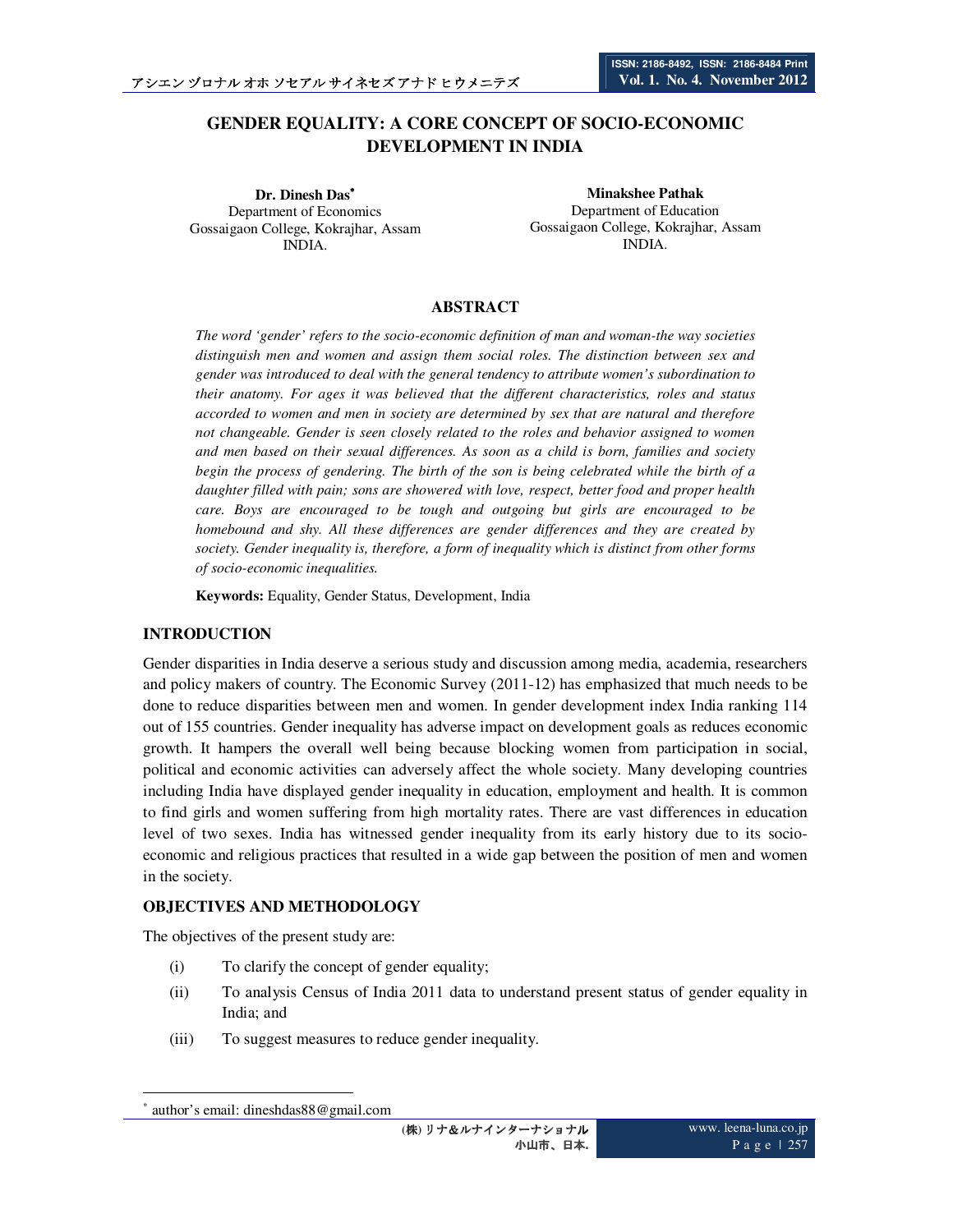The present study is based on official source of report and survey statistics of Census of India 2011, news paper articles on Census of India 2011, demography statistics and figures of different Census of India, different issues of 'Economic and Political weekly', Yajana, etc. The study throws light on various dimensions of gender inequality in India. It will be helpful for decision makers in formulating new policies/amending the existing policies.

# **COMPOSITION OF POPULATION OF INDIA: FINDING OF 2011 CENSUS**

The Indian Population Census 2011 was conducted in two phases beginning April 1, 2010. According to the 15th Census data (provisional) released on 31st March 2011 in New Delhi by Union Home Secretary, Shri G.K. Pillai and Register General of India and Census Commissioner, Shri C. Chandramouli, the population has increased by more than 181 million during the decade 2001-2011; significantly the growth is slower for the first time in nine decades. Among the States and Union Territories, Uttar Pradesh is the most populous State with 199 million people and Lakshadweep the least populated at 64,429. India is the second populous country of the world, accounts for world's 17.5 per cent population. As per the provisional results of Census 2011, total population of India is 1,21,01,93,422 which comprises of 62,37,24,248 males and 58,64,69,174 females with the sex ratio of 940 females per 1000 males, indicating a persisting preference for male children.

| <b>Population</b>          | <b>Statistics</b>                          |
|----------------------------|--------------------------------------------|
| <b>Total Population</b>    | $1,21,01,93,422$ (persons)                 |
| <b>Males</b>               | 62, 37, 24, 248                            |
| <b>Females</b>             | 58,64,69,174                               |
| Ratio                      | 940 Females/1000 Males                     |
| Decadal Growth (2001-2011) | 18,14,55,986 (17.64 percent)               |
| Density of Population      | 382 per sq. km.                            |
| Literacy (in per cent)     | Total; 74.04, Males: 82.14, Females: 65.46 |

| Table 1. Population of India 2011 at Glance |
|---------------------------------------------|
|---------------------------------------------|

**Source:** 2011 Census Data (provisional) Male includes Males and others.

China is the world's most populous country with 1,341 billion people, accounting for 19.4 per cent of the global population. India's population is almost equal to the combined population of the United States, Indonesia, Brazil, Pakistan, Bangladesh and Japan put together that is 1214.3 million. The sex ratio of a few countries is presented here (Table-3) to understand the trend prevailing in various parts of the world. Sex ratio of India and Madhya Pradesh is slightly better compared to China, the most populated country. However, the sex ratio in the listed European, African and American countries are comparatively better than India (940).

Even as India's population show continues increasing, the growth rate has actually slowed down. The percentage decadal growth during 2001-2011 has registered the sharpest decline since independence-a decrease of 3.90 percentage points. The growth rate in 2011 is 17.64 per cent in comparison to 21.15 per cent in 2001. The 2001-2011 periods is the first decade (exception of 1911-1921), which has actually added lesser population compared to the previous decade. According to the figures, there has been a decline in the number of children under the age of 6, down five million since 2001 to 158.8 million. It is no surprise that the overall sex ratio (number of females for every 1,000 males) has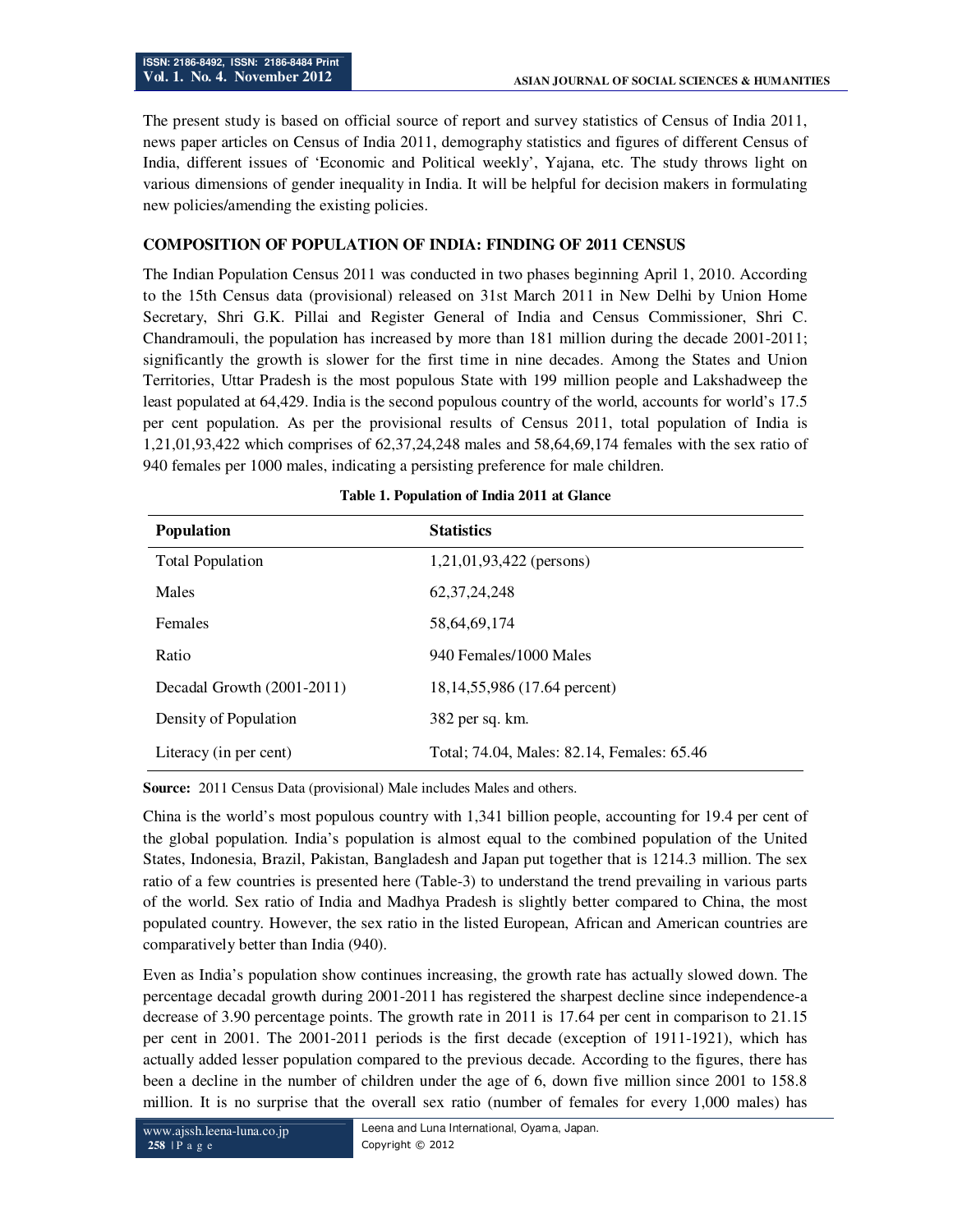shown improvement, from 932.91 in 2001 to 940.27 in 2011. The gap of 21.59 percentage points between men and women in 2001 now stands reduced to 16.68 points.

| Country        | <b>Percent of World Population</b> |
|----------------|------------------------------------|
| China          | 19.4                               |
| India          | 17.5                               |
| <b>USA</b>     | 4.5                                |
| Indonesia      | 3.4                                |
| <b>Brazil</b>  | 2.8                                |
| Pakistan       | 2.7                                |
| Bangladesh     | 2.4                                |
| Nigeria        | 2.3                                |
| Russia Federal | 2.0                                |
| Japan          | 1.9                                |
| Others         | 41.2                               |

## **Table 2. Top Ten Populous Countries of the World**

 **Source:** ISI website, Kolkata

| Country                   | <b>Sex Ratio</b> |
|---------------------------|------------------|
| World                     | 984              |
| <b>Russian Federation</b> | 1,165            |
| France                    | 1,056            |
| Japan                     | 1,054            |
| Germany                   | 1,038            |
| United Kingdom            | 1,037            |
| <b>Brazil</b>             | 1,031            |
| South Africa              | 1,028            |
| United States of America  | 1,026            |
| Republic of Korea         | 1,020            |
| Australia                 | 1,011            |
| Ethiopia                  | 1,010            |
| Indonesia                 | 1,003            |
| Nigeria                   | 995              |
| Malaysia                  | 970              |
| Iran                      | 968              |
| India                     | 940              |
| China                     | 927              |
| Saudi Arab                | 828              |

#### **Table 3. Sex Ratio of India in Comparison to other Countries**

**Source:** Provisional Population Toyals, Provisional Results, Census 2011

A good part of this can be explained by the greater natural longevity of women and improvements in health care over the years. As per Census 2011, top five states/union territories which have the highest sex ratio are Kerela (1,084) followed by Puducherry (1,038), Tamilnadu (995), Andhra Pradesh (992) and Chhattisgarh (991). Five states which have the lowest sex ratio are Daman & Diu (618), Dadra & Nagar Haveli (775), Chandigarh (818), NCT of Delhi (866) and Andaman & Nicobar Islands (878).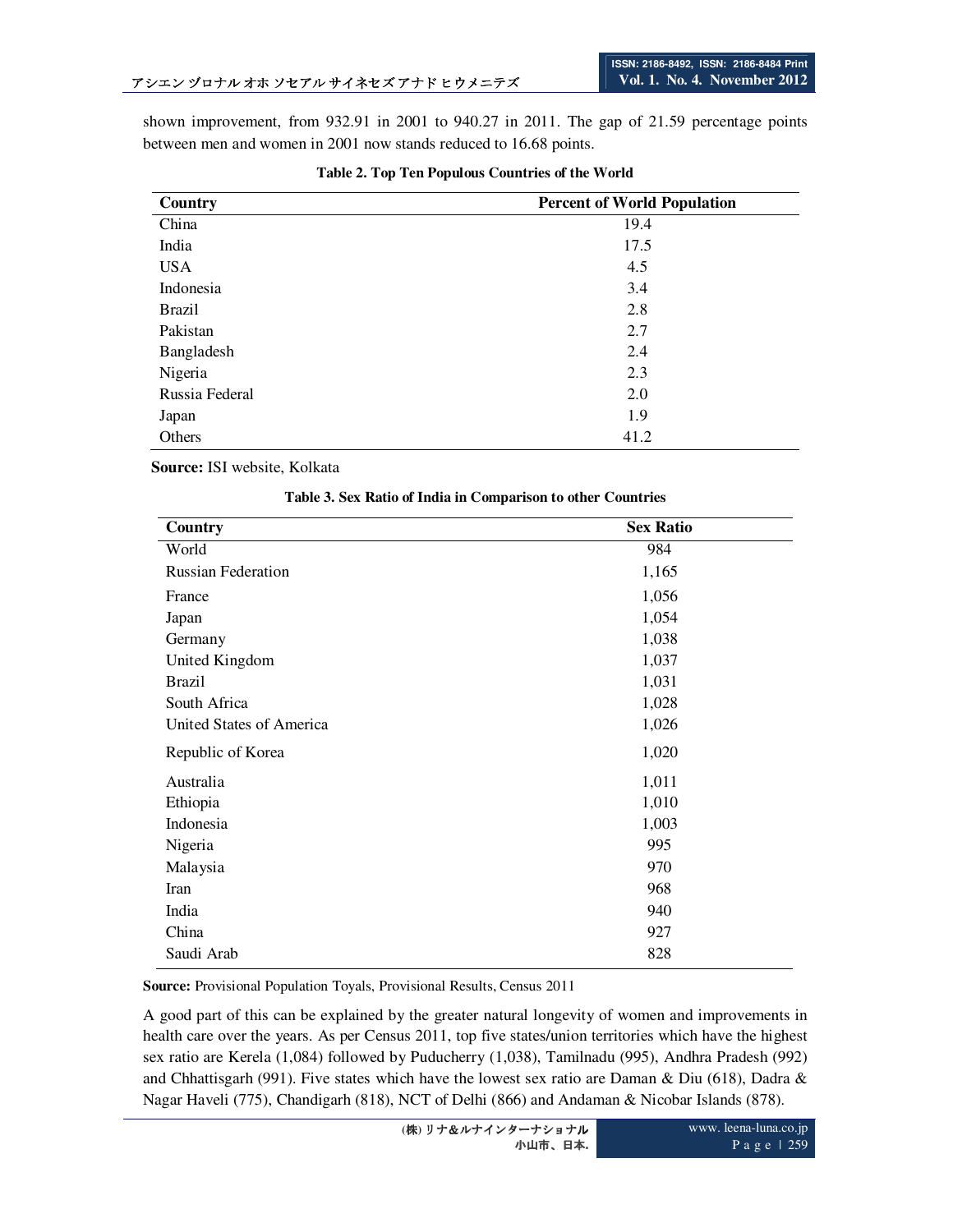|                | <b>Top Five States/UTs</b>            |                      | <b>Bottom Five States/UTs</b>         |  |  |
|----------------|---------------------------------------|----------------------|---------------------------------------|--|--|
| State/UT       | Sex Ratio (Females<br>per 1000 Males) | State/UT             | Sex Ratio (Females<br>per 1000 Males) |  |  |
| Kerela         | 1,084                                 | Chhattisgarh         | 991                                   |  |  |
| Puducherry     | 1,038                                 | Dadra & Nagar Haveli | 775                                   |  |  |
| Tamilnadu      | 995                                   | Chandigarh           | 818                                   |  |  |
| Andhra Pradesh | 992                                   | NCT of Delhi         | 866                                   |  |  |
| Chhattisgarh   | 991                                   | A & N Islands        | 878                                   |  |  |

|  |  |  | Table 4. Top five and Bottom five States/UTs by Sex Ratio: 2011 |  |
|--|--|--|-----------------------------------------------------------------|--|
|--|--|--|-----------------------------------------------------------------|--|

 **Source:** Provisional Population Toyals, Provisional Result, Census 2011

## **Gender Inequality: A Dark Finding of 2011 Census**

Gender inequality is perhaps the biggest setback of otherwise good looking 2011 Census of India. Census 2011 has revealed that the child sex ratio in the country has declined to touch the lowest levels since independence. Provisional population data indicates a steep fall in the child sex ratio. The sex ratio in the 0-6 age group has been continually declining since 1961, but the fall from 927.31 in 2001 to 914.23 in 2011 is the worst since independence. It can only be explained by the deadly application of the strong preference for sons over daughters through the instrumentality of sex-selective abortion, or female foeticide. Attempts to tackle female foeticide through bans on sex-determination tests imposed by legislations have been remained largely ineffective. Chandramouli said the declining child sex ratio was a 'matter of grave concern.' Pillai described government's policies to curb the declining sex ratio needed a 'complete review.' Gender equality campaigner Ranjana Kumari, Director of Central for Social Research expressed, sex ratio figure of 2011 Census is a 'warning signal for the nation to wake up.'

| Table 5. Child Population in the age group 0-6 by Sex: 2011 |  |  |
|-------------------------------------------------------------|--|--|
|-------------------------------------------------------------|--|--|

| <b>Males</b>                                  | <b>Females</b>                                                                                                    |      | <b>Persons</b>              |
|-----------------------------------------------|-------------------------------------------------------------------------------------------------------------------|------|-----------------------------|
| 82,952,135                                    | 75,837,152                                                                                                        |      | 158,789,287                 |
| <b>Source:</b> 2011 Census Data (provisional) |                                                                                                                   |      |                             |
|                                               | Table 6. Child Population in the age group 0-6 and 7+ years: 2001 and 2011<br>Sex Ratio (Females per 1,000 Males) |      |                             |
|                                               | Child Population in the age group 0-6                                                                             |      | Population aged 7 and above |
| 2001                                          | 2011                                                                                                              | 2001 | 2011                        |
| 927                                           | 914                                                                                                               | 934  | 944                         |

#### **Source:** 2011 Census Data (provisional)

The 15<sup>th</sup> Census figure indicates a continued trend of preference for male children over females. India is country where female infanticide is still common and the government has banned doctors from revealing the sex of the unborn child. The gender imbalance is there despite a ban on sex determination tests based on ultrasound scans and sex selection abortion. Despite the laws to prevent female foeticide and schemes to encourage families to have girl child, the child sex ratio has fallen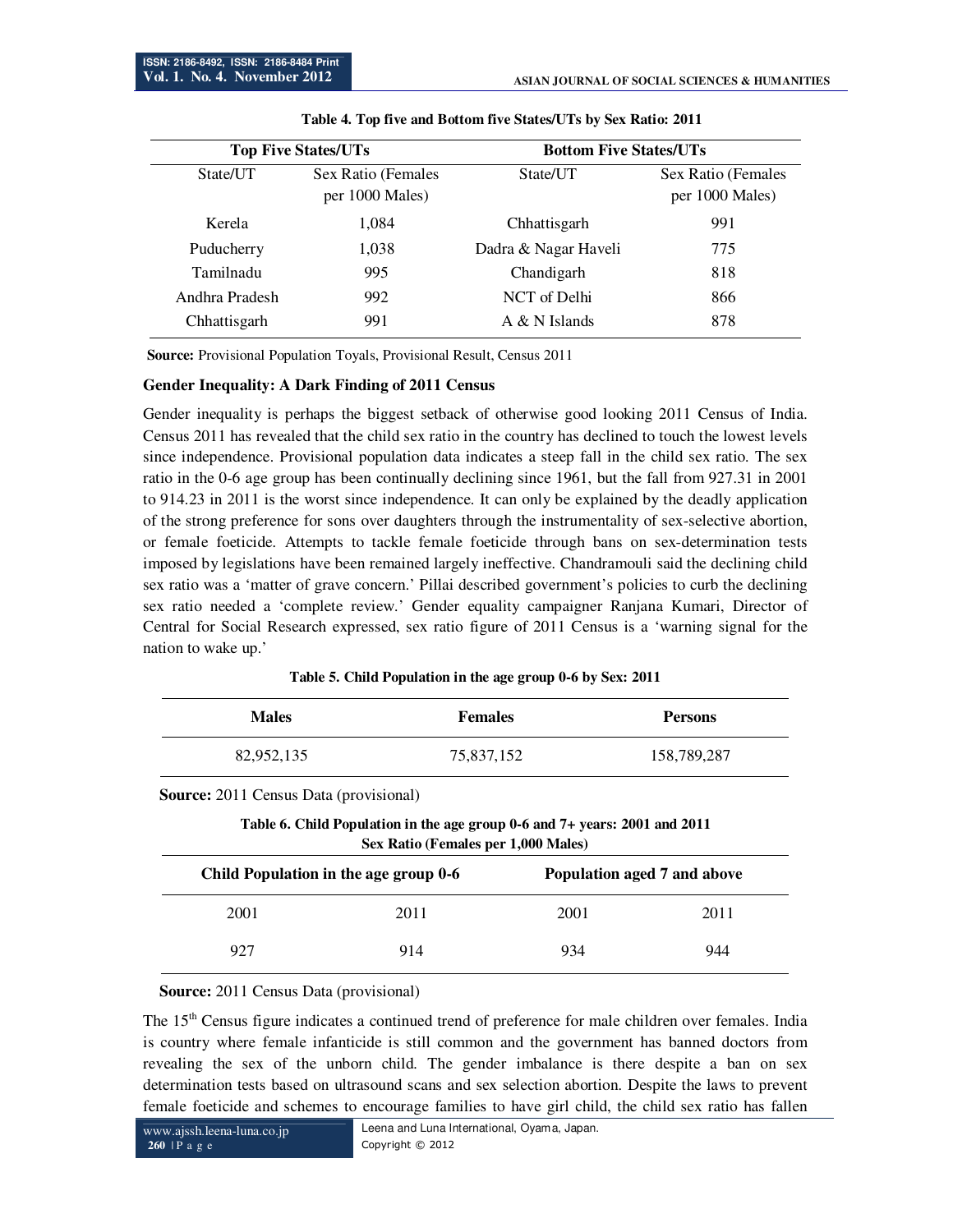sharply in the latest census period. The male population has grown by 17.19 percent to reach 623.7 million (62 crore) while the female population has risen by 18.12 percent to reach 586.5 million (58 crore). The total number of children in the age-group 0-6 is 158.8 million (-5 million since 2001). Population (0-6 years) 2001-2011 registered minus (-) 3.08 percent growth with minus (-) 2.42 for males and -3.80 for females. The proportion of child population in the age group of 0-6 years to total population is 13.1 percent while the corresponding figure in 2001 was 15.9 percent. The decline has been to the extent of 2.8 points.

## **Table 7. States' Pictures of Gender Imbalance**

►Overall sex ratio at the national level has increased by 7 points to reach 940 at Census 2011 as against 933 in Census 2001. This is the highest sex ratio recorded since Census 1971 and a shade lower than 1961. Increase in sex ratio is observed in 29 States/UTs.

 $\blacktriangleright$  Three major States (J&K, Bihar & Gujarat) have shown decline in sex ratio as compared to Census 2001.

Exercise Kerala with 1084 has the highest sex ratio followed by Puducherry with 1038; Daman  $\&$ Diu has the lowest sex ratio of 618.

►Child sex ratio (0-6 years) is 914. Increasing trend in the child sex ratio (0-6) seen in Punjab (846), Haryana (830), Himachal Pradesh (906), Gujarat (886), Tamil Nadu (946), Mizoram (971) and Andaman & Nicobar Islands (966). In all remaining 27 States/UTs, the child sex ratio show decline over Census 2001.

►Mizoram has the highest child sex ratio (0-6 years) of 971 followed by Meghalaya with 970. Haryana is at the bottom with ratio of 830 followed by Punjab with 846.

**Source:** 2011 Census Data (provisional)

#### **Gender Gap in Education: Missing Ingredients of Inclusive Development**

For inclusive development, what could be more crucial input than education for all? Education is the single most effective instrument for social and economic transformation. For horizontal and vertical mobility in society, it is imperative to promote education among all backward sections those have fallen behind the national average in the field of education. A well educated population is not only essential to support economic growth, but is also a precondition for growth to be inclusive since it is the educated and skilled person who can stand to benefit most from the employment opportunities which growth will provide. Education opens up opportunities for individual and group entitlements, productive employment and participation in various arenas of social life. In all, education ignites social changes and catalyses economic growth. The world community recognizes education for all as an important Millennium Development Goal, India is actively pushing forward with its agenda for revamping and restructuring education towards inclusive education.

Education empowers women that increase the economic, social and political opportunities available to women. Over the years the gender gap in education has been narrowing, yet substantial disparity still persists and need to be overcome (Table-8). According to the released data, literacy rate has gone up from 64.83 per cent in 2001 to 74.04 per cent in 2011 showing an increase of 9.21 percentage points. Literates constitute 74 per cent of the total population aged seven and above and illiterates form 26 per cent. Percentage growth in literacy during 2001-2011 is 38.82; males: 31.98 per cent and females: 49.10 per cent. While literacy among males rose from 75.26 per cent to 82.14 per cent, an increase of 6.9 points, it rose among females from 53.67 per cent to 65.46 per cent, an increase of 11.8 points. Of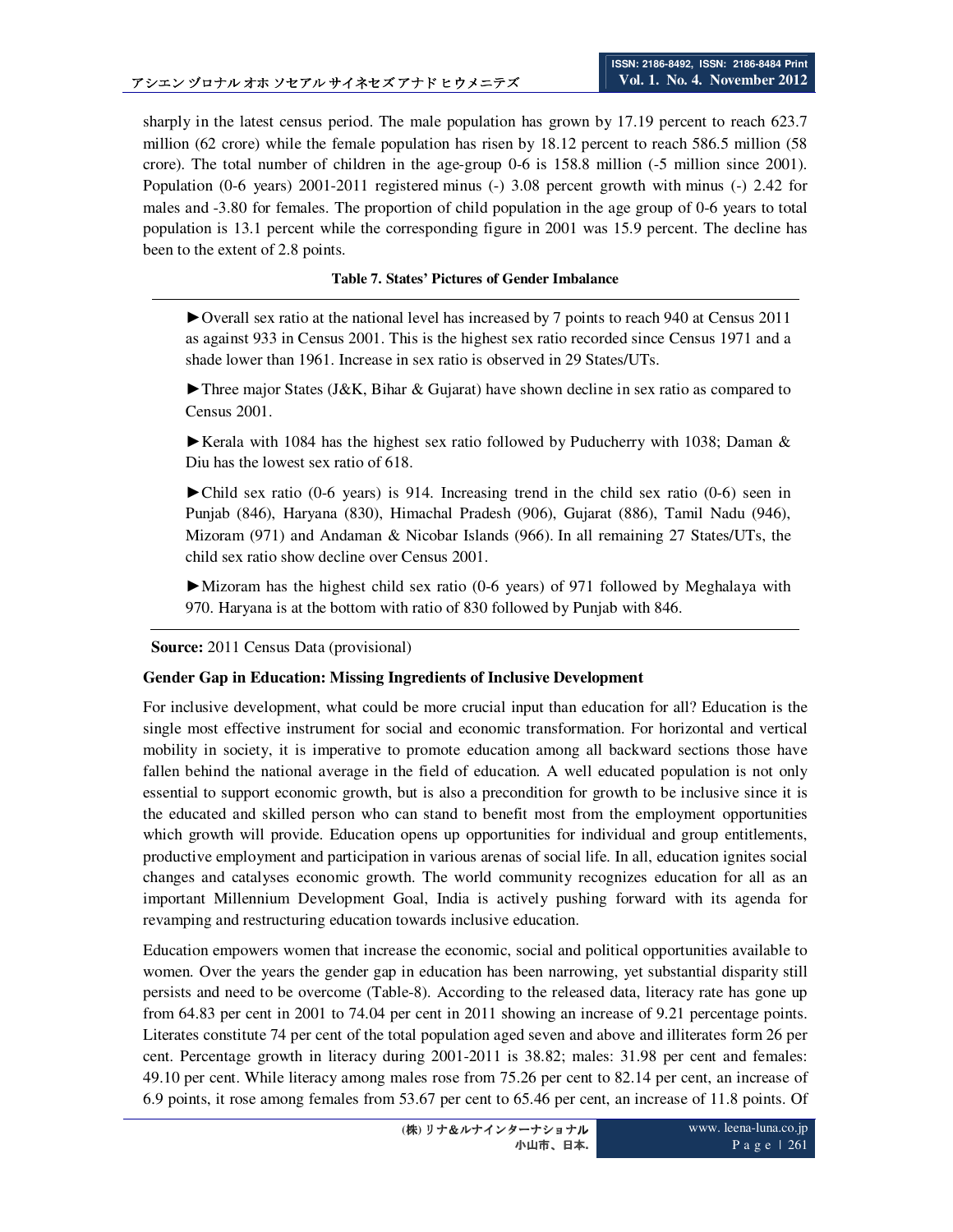the additional literates, women (110,069,001) outnumber men (107,631,940). The gap of 21.59 percentage points between men and women in 2001 now stands reduced to 16.68 points. The full census data, to be released in 2013, should provide policymakers a comprehensive view of where India stands on key indicators of socio-economic development, set against the goal of creating a more egalitarian and just society.

| Year | Male  | Female | <b>Total</b> | <b>Male-Female</b>  |
|------|-------|--------|--------------|---------------------|
|      |       |        |              | <b>Literacy Gap</b> |
| 1951 | 27.16 | 8.86   | 18.33        | 18.30               |
| 1961 | 34.44 | 12.95  | 24.02        | 21.49               |
| 1971 | 39.45 | 18.70  | 29.45        | 20.75               |
| 1981 | 46.89 | 24.82  | 36.23        | 22.07               |
| 1991 | 64.10 | 39.30  | 39.3         | 24.80               |
| 2001 | 75.30 | 53.70  | 64.8         | 21.60               |
| 2011 | 82.14 | 65.46  | 74.04        | 16.68               |

|  |  | Table 8. Literacy Gap by Sex (percentage) |
|--|--|-------------------------------------------|
|  |  |                                           |

 **Source:** Census of India, 1951-2011, (provisional)

| Year    | <b>Primary</b><br>$(Class I-V)$ | <b>Upper Primary</b><br>$(Class (VI - VIII)$ | <b>Secondary/Higher Secondary</b><br>(Class IX-XII) |
|---------|---------------------------------|----------------------------------------------|-----------------------------------------------------|
| 1950-51 | 39                              | 18                                           | 16                                                  |
| 1960-61 | 48                              | 32                                           | 23                                                  |
| 1970-71 | 60                              | 41                                           | 35                                                  |
| 1980-81 | 63                              | 49                                           | 44                                                  |
| 1990-91 | 71                              | 58                                           | 50                                                  |
| 2000-01 | 78                              | 69                                           | 63                                                  |
| 2004-05 | 88                              | 80                                           | 71                                                  |

**Table 9. Number of Girls per hundred Boys enrolled in School** 

#### **Source:** Hazra-2009

Poverty and illiteracy may be the biggest reason for population crisis, but may not be for the gender inequality. While India's robust growth over the past few years has helped it reduce the income gap with developed countries, the country still lags far behind in terms of gender equality. The sex ratio has fallen very sharply in States like Punjab, Haryana, Gujarat and Maharashtra, which are among the richer Indian States. Uttar Pradesh has a better child sex ratio than Maharashtra and Gujarat, while Bihar betters the national average (Census, 2011). Rural areas had 918 girls for every 1,000 boys under four as opposed to 905 in urban areas (2008 Sample Registration System). The latest census numbers show that literacy rate stands at 74.04 percent, an increase of 9.2 per cent from the last decade but child sex ratio has fallen sharply. Maharashtra, with a literacy rate of almost 83 per cent, has a child sex ratio of 883, while Chhattisgarh, with just 71 per cent literacy has a child sex ratio of 964.

#### **Gender Equality Index indicates a higher degree of Gender Discrimination**

The Gender Equality Index (GEI) is a new index for measurement of gender disparity. This index is a composite measure which captures the loss of achievement, within a country, due to gender inequality, and uses three dimensions to do so: reproductive health, empowerment, and labor market participation. In terms of gender equality index, India with an index value of 0.748 ranks 122 out of a total of 168 countries in 2008. The GEI capture the loss in achievement due to gender disparities in the areas of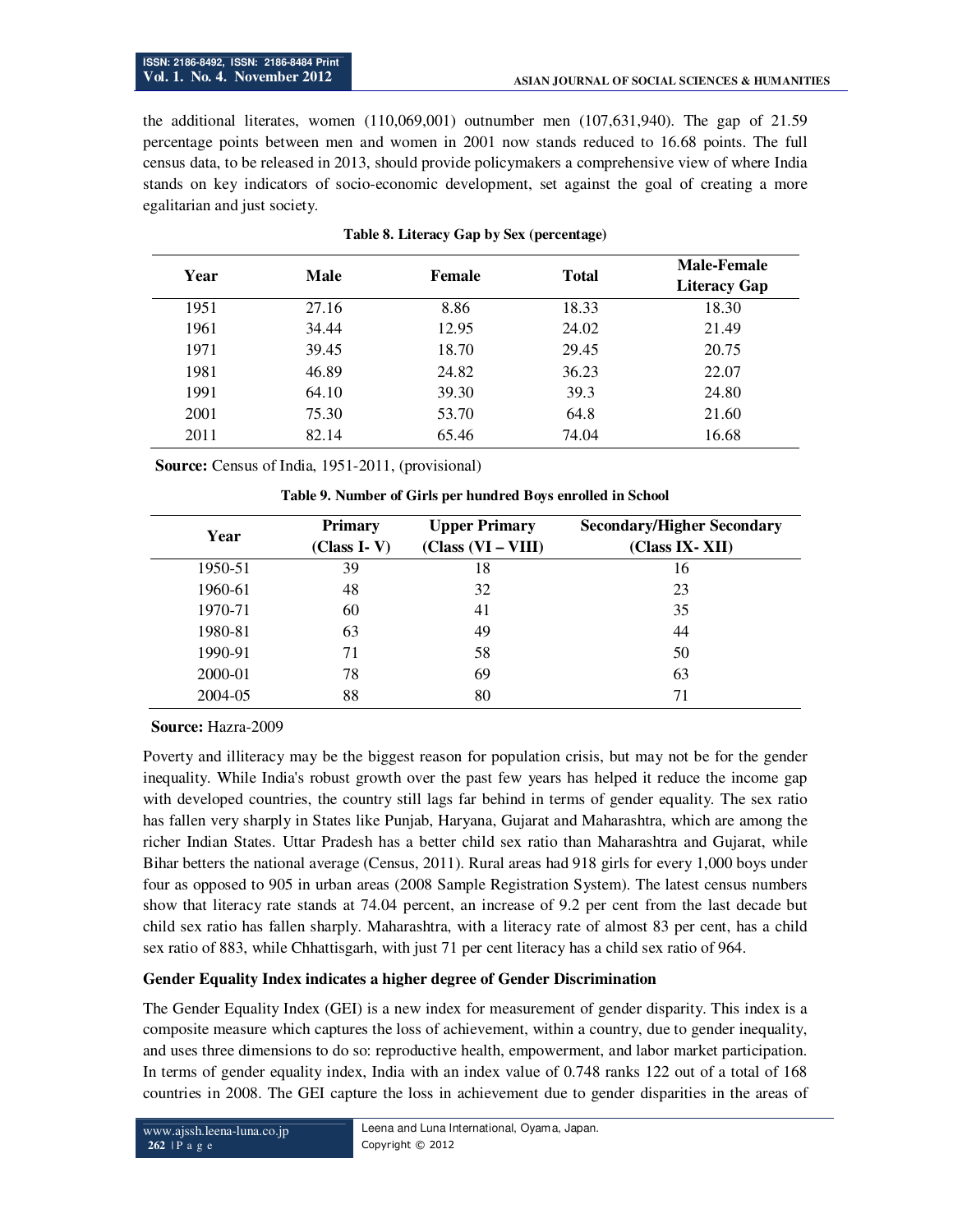reproductive health, empowerment and labour force participation with values ranging from 0 (perfect equality) to 1 (total inequality). The GEI index value of 0.748 indicates a higher degree of gender discrimination in India compared to countries like China (0.405) and Sri Lanka (0.599) (Economic Survey 2010-11). Gender parity index (GPI) is another index for measurement of gender disparity in education. GPI is the ratio of girls' enrollment to boys' enrollment in education. Value of one signifies equal access of education for boys and girls. Over the years the gender disparity in education has been decreasing, yet substantial gap still exists (Table-10).

| Year |                | <b>Gender Disparity</b> |                   |
|------|----------------|-------------------------|-------------------|
|      | <b>Primary</b> | <b>Upper Primary</b>    | <b>Elementary</b> |
| 1951 | 0.49           | 0.69                    | 0.49              |
| 1961 | 0.43           | 0.52                    | 0.42              |
| 1971 | 0.32           | 0.42                    | 0.33              |
| 1981 | 0.29           | 0.35                    | 0.30              |
| 1991 | 0.25           | 0.31                    | 0.26              |
| 2001 | 0.17           | 0.18                    | 0.16              |

**Source:** Hazra-2009

## **Legislation and Policies against Gender Inequality**

The Constitution of India ensures gender equality in its preamble as a fundamental right but also empowers the state to adopt measures of positive discrimination in favour of women by ways of legislation and policies. India has also ratified various international conventions and human rights forums to secure equal rights of women, such as ratification of convention on elimination of all forms of discrimination against women in 1993. The passing of Pre-natal Diagnostic Tech Act in 1994 also is a step in removing gender discrimination. This Act seeks to end sex-determination tests and female foeticide and prohibits doctors from conducting such procedures for the specific purpose of determining the sex of the fetus. The Government also announced the National Policy for empowerment of women in 2001 to bring out advancement, development and empowerment of women. The Government has also drawn up a draft National Policy for the empowerment of women which is a policy statement outlining the state's response to problems of gender discrimination. Ministry of Human Resource Development has also launched a National Mission for Female Literacy, with focus on minorities, SCs, STs and other marginalized groups. During the year 2010-11, out of 2573 Kasturba Gandhi Balika Vidyalaya (KGBV) sanctioned, 427 KGBVs have been sanctioned in rural and urban areas of Muslim concentration areas.

Without socio-economic equality for women in poor sectors of India, the impacts of efforts at development cannot become fully realized. India must value women as human resource assets and not liabilities. Socio-economic development can both empower women and raise the status of the Indian economy. Women need employment justice. Education, vocational training, and skill improvements would increase the capacity for gainful economic participation of women in India. The needs of women in poor sectors of India should be included in a national approach to workforce development. From a U.S. perspective, Jacobs & Hawley (2003) described workforce development as coordinated policies and programs that collectively "enable individuals the opportunity to realize a sustainable livelihood and organizations to achieve exemplary goals, consistent with the history, culture, and goals of the social context" (p. 1017). Naquin (2002) described workforce development systems as a means of serving needs of organizations communities, and nations. India is a complex social context-it will